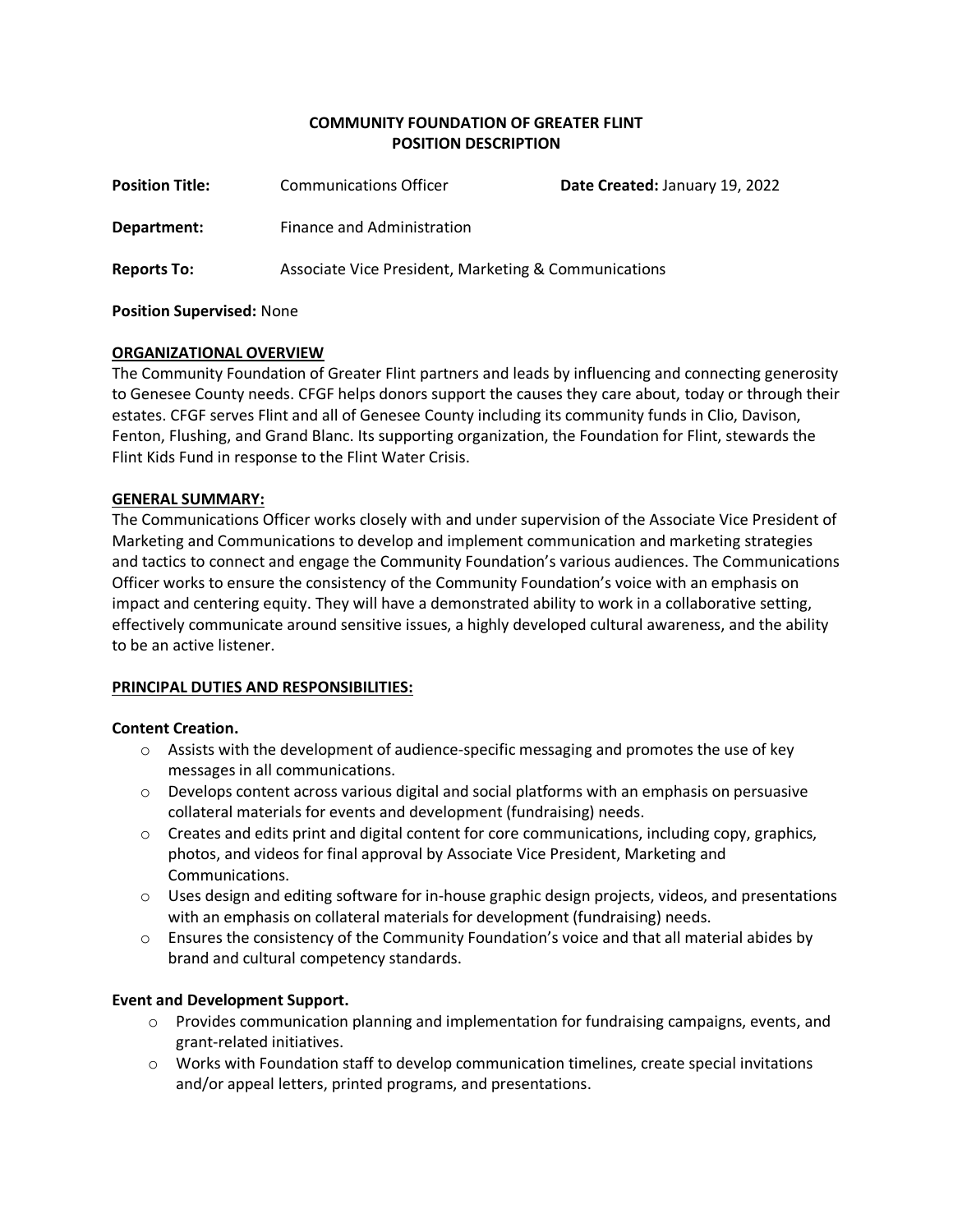o Assists the Associate Vice President of Marketing and Communications and other Community Foundation staff to create and implement innovative and audience-specific strategies and messaging that increase the Community Foundation's value among donor partners.

### **Digital Strategy and Tools.**

- $\circ$  Provide oversight of the Foundation's social media presence and website.
- $\circ$  Explore new strategies and tools to keep the Foundation on the leading edge of new media use.
- o Track, analyze, and create reports to illustrate the effectiveness of tools and new audience and donor engagement.
- $\circ$  Use data and assessment to maintain and grow audiences across platforms.

### **Media Relations.**

- o Work in conjunction with the Associate Vice President of Marketing and Communications to write and distribute press releases.
- $\circ$  Assists in coordinating press conferences for major grant and/or gift announcements.
- $\circ$  Helps identify advertising and sponsorship opportunities to promote the Community Foundation among key audiences.

## **Project Management.**

- o Efficiently and effectively manage a variety of projects at once.
- $\circ$  Works with departments, creative partners, and vendors to develop and implement communications strategies.
- o Assists with production and mailing oversight.

### **KNOWLEDGE SKILLS AND ABILITIES REQUIRED:**

- 1. Bachelor's degree in communications, marketing, public relations, journalism, or other related fields.
- 2. Minimum 3 years of progressively more responsible professional experience in communications, marketing, public relations, or journalism. Experience and knowledge of the nonprofit sector and foundations preferred.
- 3. Ability to establish and maintain respectful and inclusive relationships with a diverse network of donor, nonprofit and community partners, including media contacts and vendors.
- 4. Experience with web content management systems and social media platforms.
- 5. Excellent verbal and written skills.
- 6. Record of success in conceptualizing and implementing communications goals and strategies.
- 7. Demonstrated project management skills and ability to meet deadlines. Ability to set priorities in a setting with multiple projects. A high level of organization and detail-orientations are musts.
- 8. Self-motivated with ability to make independent decisions.
- 9. Proficiency with Microsoft Office and Adobe Creative Suite. Understanding of graphic design, print and video production processes.